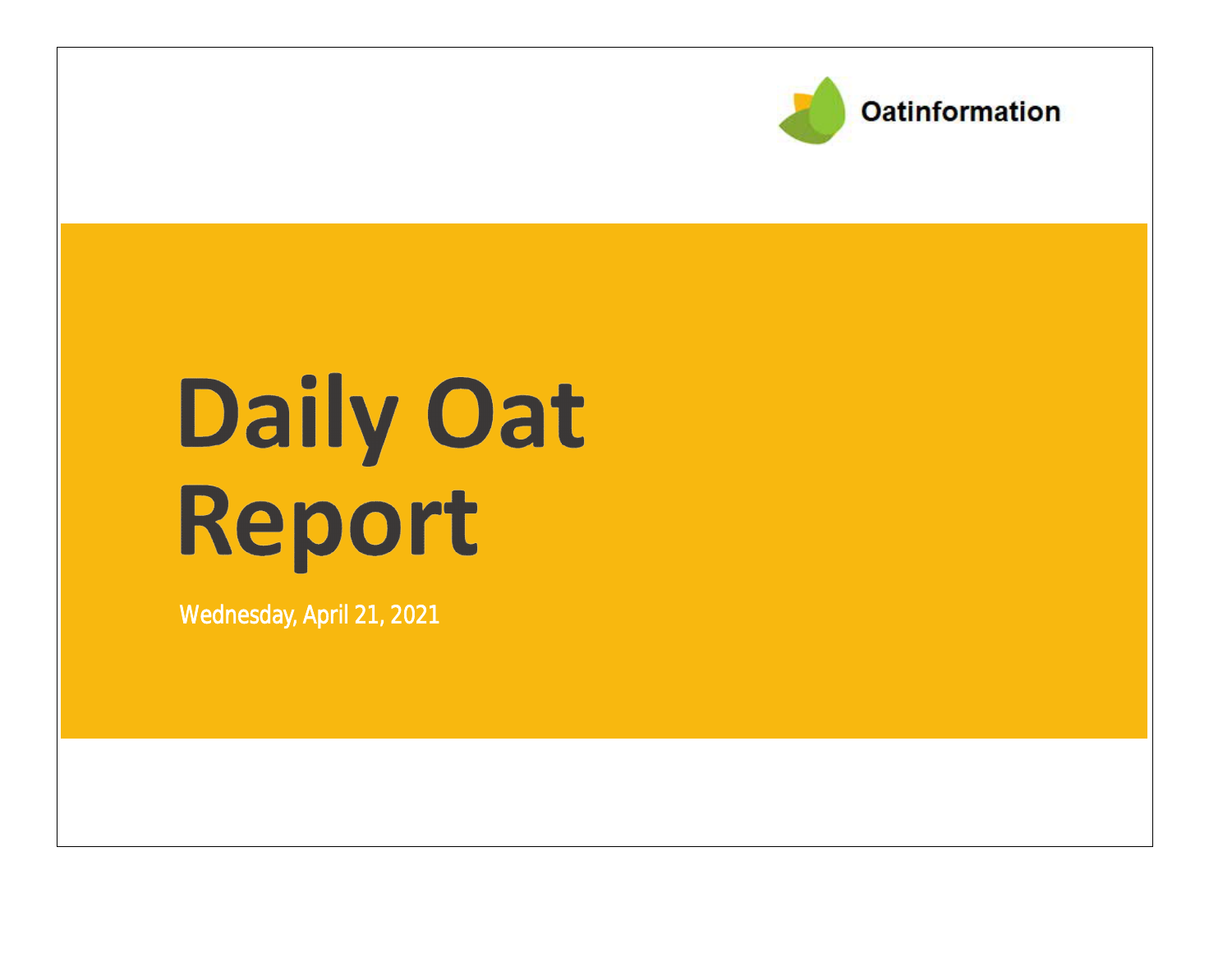

### **Oat Market Daily Commentary**

#### **CBOT Oat Futures & Cash/Physical Oat Markets**

Chicago May oat futures closed sharply higher Wednesday in above average volume trade, finishing at contract high close. Double digit gains for US wheat help boost oat prices today. The Barchart Trading Guide for the May is a Buy Signal with a Soft Signal strength. Historic trends point to higher prices into May expiration.

UK May Feed Wheat futures (oat proxy) closed nearly 2% higher Wednesday in above average volume trade. The Barchart trading guide is a Buy Signal with a Maximum Signal Strength.

#### **US/UK/EU Cereal Futures**

US/EU/UK Ag futures closed higher Wednesday. US grain prices surged higher again on Wednesday, fueled by another round of technical buying spurred by this week's cold snap, which brought rain, snow and the prospects of widespread planting delays in its wake. Nearby corn prices jumped another 3% higher, while soybeans climbed 1.75% higher and nearly closed above \$15 per bushel – a feat not seen since the spring of 2014. Wheat prices also enjoyed healthy gains of around 1.5% to 2% today.

#### **Western Australia oat exports off to a very strong start for 2021**

Total Western Australia (WA) oat exports year to-date (Jan-Mar) are reported up 61.5% or nearly 35,000 Mt (see right and attachment). This is the fastest start in three years and well above the five-year average. WA is the largest exporting state by far with the Port of Fremantle (POF) accounting for the bulk of total Australia raw oat exports.

The latest data from the Port of Fremantle (POF) points to YTD exports of 89,337 Mt, up from 55,319 Mt last year, and the average of 65,846 Mt. A significantly larger oat crop this year has boosted the export potential.

Exports to the top 10 markets are up 61.2% YTD, with other markets up 73% YTD.

Looking at the Top 10 destinations, exports to China (accounting for 58% of total market share) are up 98.7% YTD (see pg. 2). China oat raw imports

have slipped in recent years down to 222 ThMt in 2020 according to USDA estimates, but are forecast to climb to 350 ThMt in 2021. With Australia being the major exporter to China this is expected to see a focus for Aussie traders on this major market.

India and Taiwan exports are up sharply YTD. YOY growth to these two markets remains solid as they continue to expand their oat milling/ processing activity.

Japan exports are up 37.4% YTD. WA slowed exports to Japan in recent years due to reduced oat production. Malaysia exports are down 5.7% while exports to the UAE, which looks to be sourcing more oats out of Canada, are reported at zero. Mexico imports are reported at zero YTD, but traders tell us tonnage has been sold for later shipment.

Philippine exports are down 35.3% YTD with South Korea (SA) demand up 84.7% YTD.



*(Continued on page 3)*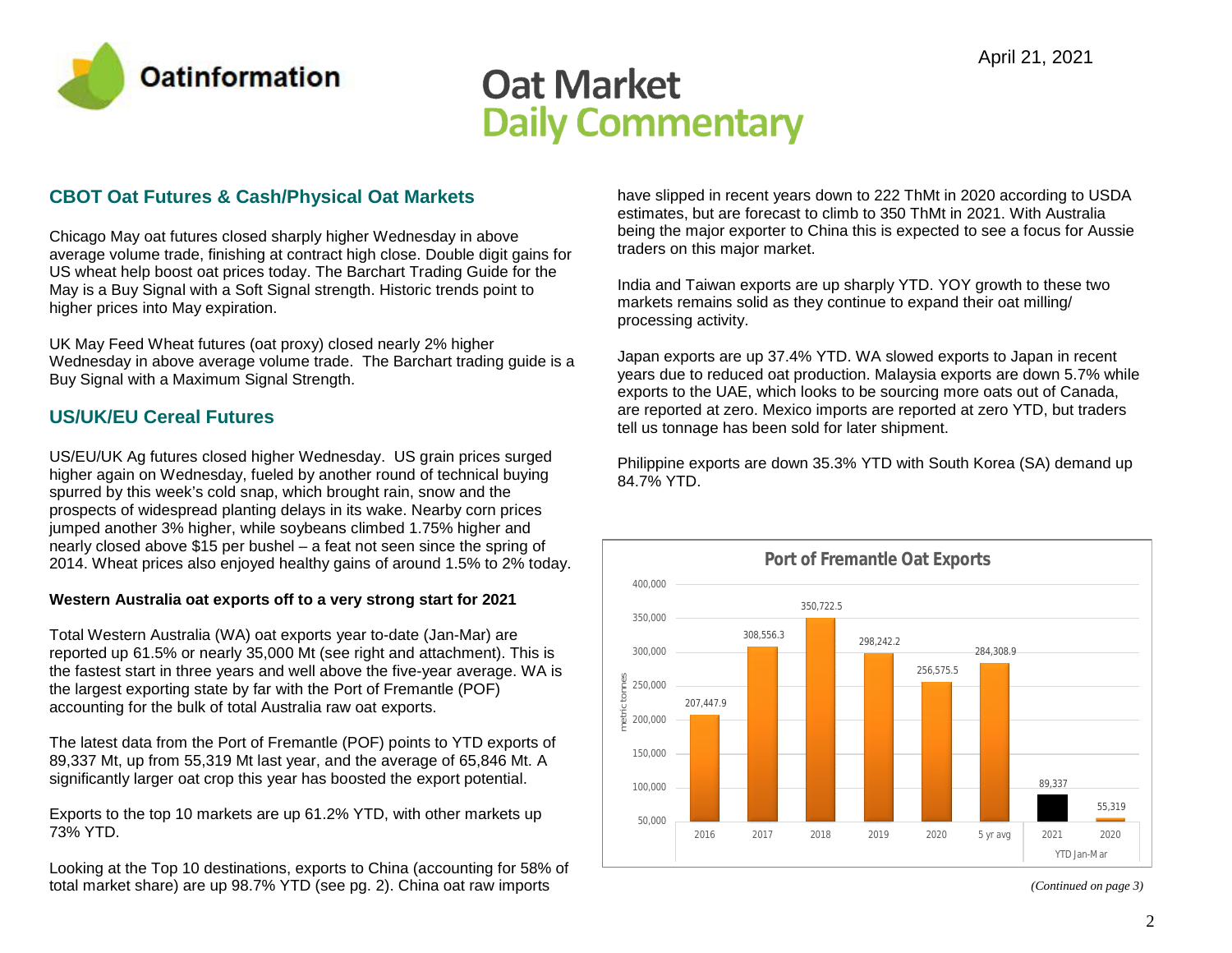

The current pace would put total 2021 Western Australia oat exports at 350 ThMt, up from 256 ThMt 2020, and well above the five-year average of 0.284 MMT.

| Port of Fremantle Oat Exports |           |             |           |           |           |           |           |            |                          |                          |            |          |
|-------------------------------|-----------|-------------|-----------|-----------|-----------|-----------|-----------|------------|--------------------------|--------------------------|------------|----------|
|                               |           | YTD Jan-Mar |           |           |           |           |           |            |                          |                          |            |          |
| MT                            | 2016      | 2017        | 2018      | 2019      | 2020      | 5 yr avg  | 5 yrCAGR  | % of total | 2021                     | 2020                     | $%$ chg    | MT Chg   |
| China                         | 116,468.7 | 139,351.6   | 212,040.8 | 185,233.0 | 169,443.6 | 164,507.6 | 7.8%      | 57.9%      | 50,263                   | 25,293                   | 98.7%      | 24,970   |
| India                         | 14,410.9  | 17,361.0    | 24,045.5  | 19.991.5  | 22,943.1  | 19,750.4  | 9.7%      | 6.9%       | 12,821                   | 6,363                    | 101.5%     | 6,458    |
| Taiwan                        | 14,513.1  | 13,146.2    | 14,402.1  | 18,264.1  | 19,486.0  | 15,962.3  | 6.1%      | 5.6%       | 5,241                    | 4,365                    | 20.1%      | 876      |
| Japan                         | 12,774.3  | 16,794.1    | 13,553.0  | 7,818.8   | 6,772.6   | 11,542.6  | $-11.9%$  | 4.1%       | 6,522                    | 4,746                    | 37.4%      | 1,775    |
| <b>Netherlands</b>            | 7.999.5   | 19,456.9    | 30,804.6  | 68.8      |           | 11,666.0  | $-100.0%$ | 4.1%       |                          | $\overline{\phantom{a}}$ | 0.0%       | $\Omega$ |
| Malaysia                      | 10,102.2  | 9,458.9     | 7,125.4   | 16,357.8  | 23,741.5  | 13,357.2  | 18.6%     | 4.7%       | 8,869                    | 9,407                    | $-5.7%$    | $-538$   |
| United Arab Emirates          | 17,599.9  | 9,728.5     | 13,519.7  | 2,814.5   | 437.2     | 8,820.0   | $-52.2%$  | 3.1%       | $\overline{\phantom{a}}$ | 197                      | $-100.0\%$ | $-197$   |
| Mexico                        |           | 46,681.0    | 125.7     |           |           | 9,361.3   |           | 3.3%       |                          | $\overline{\phantom{a}}$ | 0.0%       | $\Omega$ |
| Philippines                   | 4.665.5   | 7.089.0     | 14,028.0  | 5,123.4   | 5.618.4   | 7.304.9   | 3.8%      | 2.6%       | 1.797                    | 2.777                    | $-35.3%$   | $-980$   |
| Korea, Republic of            | 2,985.2   | 5,543.1     | 7,539.4   | 5,577.8   | 816.4 ا   | 4,692.4   | $-9.5%$   | 1.7%       | 1,098                    | 594                      | 84.7%      | 504      |
| Top 10                        | 201,519.5 | 284.610.2   | 337,184.3 | 261,249.8 | 250,258.8 | 250,411.1 | 9.3%      | 88.1%      | 86,610                   | 53,742                   | 61.2%      | 32,868   |
|                               |           |             |           |           |           |           |           |            |                          |                          |            |          |
| <b>Total Others</b>           | 5.928.4   | 23.946.1    | 13,538.3  | 36.992.4  | 6,316.7   | 16,563.8  | 72.6%     | 5.8%       | 2,727                    | 1.576                    | 73.0%      | 1,151    |
| <b>Grand Total</b>            | 207.447.9 | 308,556.3   | 350,722.5 | 298,242.2 | 256,575.5 | 284,308.9 | 4.3%      | 100.0%     | 89,337                   | 55,319                   | 61.5%      | 34,019   |

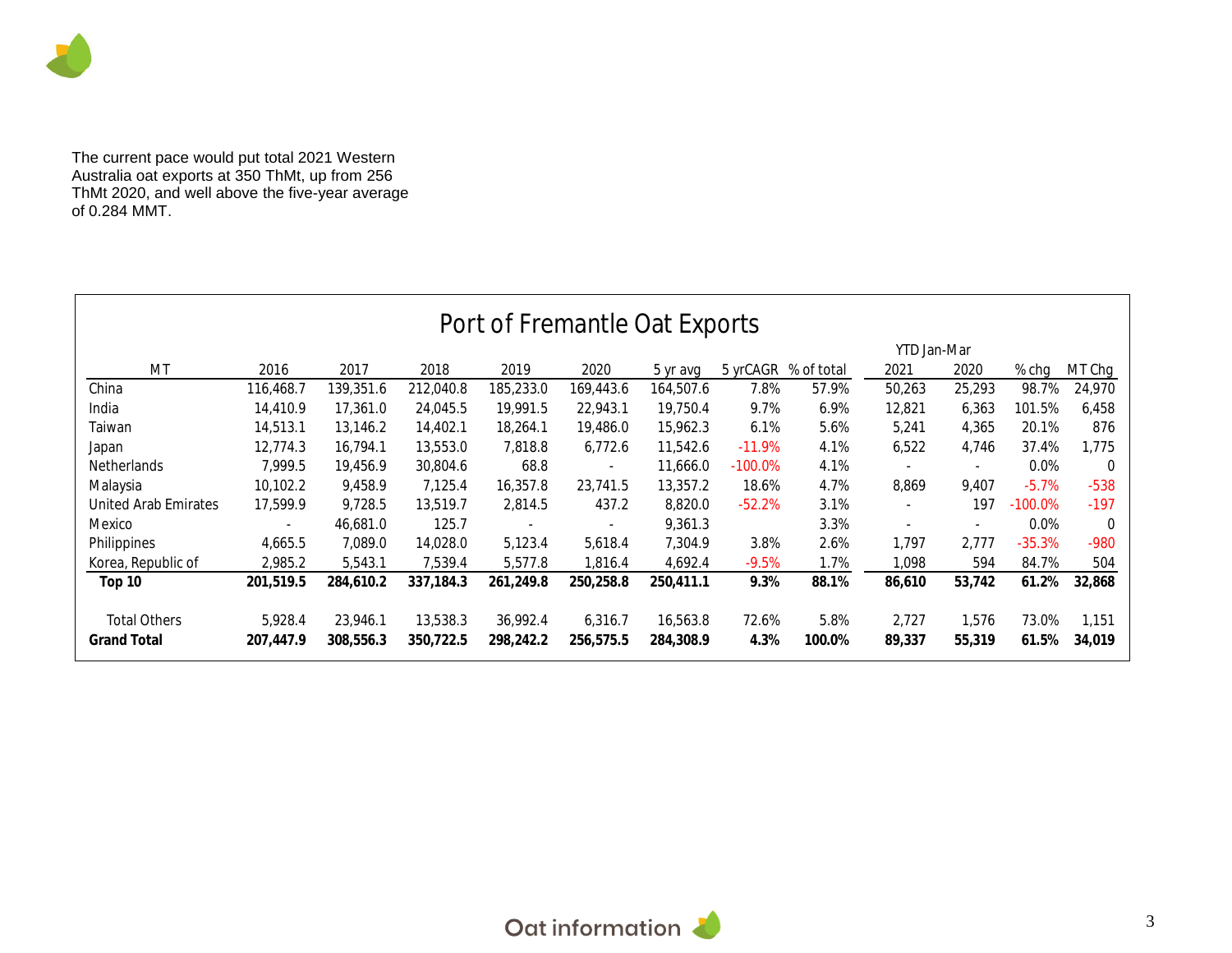

An Important Request

## **Reader Notice**

Oatinformation has been providing leading-edge oat information to traders, oat millers, grain companies; equine feed manufacturers', growers, and governments for nearly 20 years. We live and breath the oat industry and we work hard everyday to share with you the most concise, relevant, and practical market research and analysis.

Our market information, daily, weekend, and special reports are our livelihood. We want to ensure that you continue to receive the highest quality information at the lowest price possible; therefore, **please do not forward our emails or our PDF reports to others outside of your organization—instead, if you feel we can help a peer of yours simply direct them to contact us**.

Thank you for being an Oatinformation subscriber.

- Randy Strychar